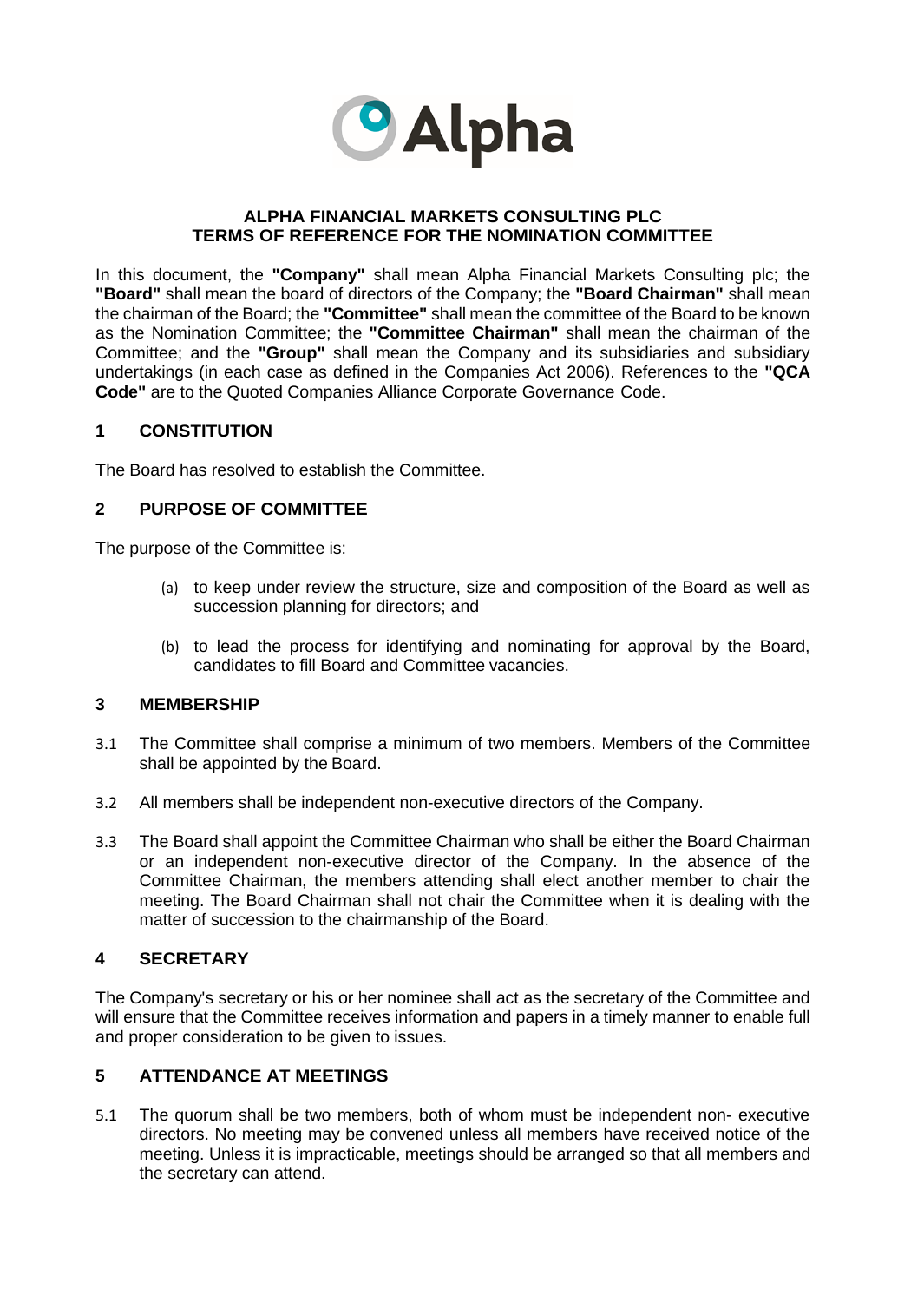- 5.2 Only members of the Committee have the right to attend meetings. However, other individuals such as the chief executive and external advisers may be invited by the chairman to attend all or part of any meeting, as and when appropriate.
- 5.3 A duly convened meeting at which a quorum is present shall be competent to exercise all or any of the authorities, powers and discretions vested in or exercisable by the Committee.

# **6 MEETINGS BY TELEPHONE OR OTHER ELECTRONIC MEANS**

- 6.1 A meeting of the Committee may consist of a conference between members some or all of whom are in different places provided that each member may participate in the business of the meeting whether directly, by telephone or by any other electronic means which enables him or her:
	- (a) to hear each of the other participating members addressing the meeting; and
	- (b) if he or she so wishes, to address all of the other participating members simultaneously.
- 6.2 A quorum is deemed to be present if at least the number of members required to form a quorum may participate in the manner specified in paragraph 6.1 in the business of the meeting.
- 6.3 A meeting held in the manner specified in paragraph 6.1 is deemed to take place at the place where the largest group of participating Committee members is assembled or, if no such group is readily identifiable, at the place from where the chairman of the meeting participates.

## **7 FREQUENCY AND NOTICE OF MEETINGS**

- 7.1 The Committee shall meet at least twice a year and at such other times as the Committee Chairman shall require.
- 7.2 Meetings shall be called by the secretary of the Committee at the request of the Committee Chairman.
- 7.3 Unless otherwise agreed by all members, notice of each meeting confirming the venue, time and date, together with an agenda of items to be discussed, shall be forwarded to each member, any other person required to attend and all other directors of the Company, no later than five working days before the date of the meeting (or such shorter period of time the members may otherwise agree). Supporting papers shall be sent to members and to other attendees, as appropriate, at the same time.

## **8 MINUTES OF MEETINGS**

- 8.1 The secretary shall minute the proceedings and decisions of all meetings, including recording the names of those present and in attendance.
- 8.2 Draft minutes shall be circulated promptly to all members. Once approved, minutes shall be circulated to all other members of the Board unless it would be inappropriate to do so in the opinion of the Committee Chairman.

# **9 ANNUAL GENERAL MEETING**

The Committee Chairman shall attend the annual general meeting of the Company to answer any shareholders questions on the Committee's activities.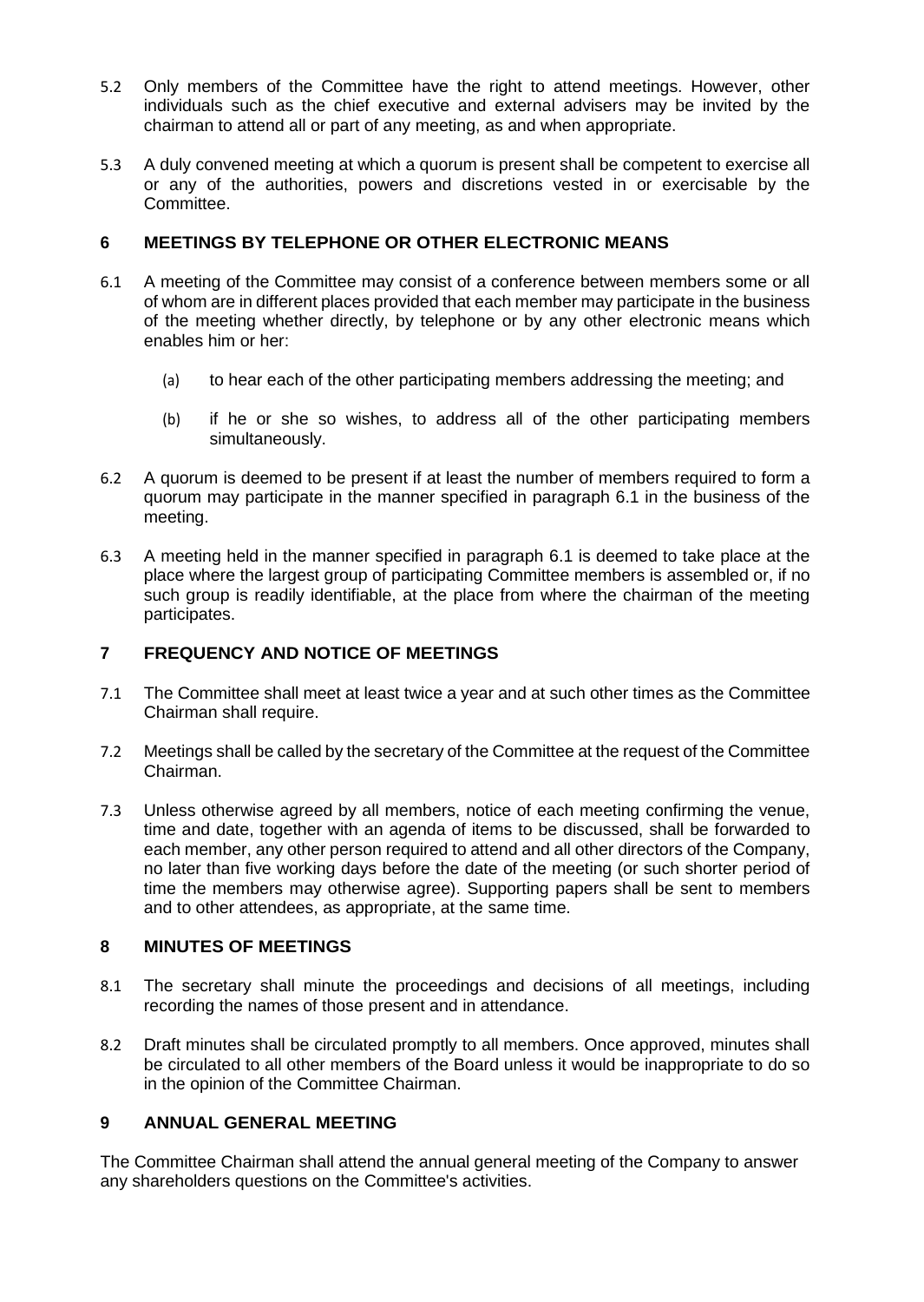#### **10 ROLES AND RESPONSIBILITIES**

The Committee shall carry out the duties detailed in this paragraph 10 for the Company and/or any member of the Group, as appropriate.

The Committee shall:

- (a) regularly review the structure, size and composition (including the skills, knowledge, experience and diversity) of the Board and its committees, taking into account, amongst other things, the results of the Board effectiveness review process, the total number of directors and the balance of executive and nonexecutive directors, the need to ensure appropriate collective knowledge and experience, the length of service of directors and diversity factors (including the skills mix, regional and industry experience and gender) and make recommendations to the Board with regard to any changes;
- (b) give full consideration to succession planning for directors and other senior executives, taking into account the challenges and opportunities facing the Company, and the skills and expertise needed on the Board in the future;
- (c) keep under review the leadership needs of the Company, both executive and nonexecutive directors, with a view to ensuring the continued ability of the Group to compete effectively in the marketplace;
- (d) keep up to date and fully informed about strategic issues and commercial changes affecting the Company and the market in which it operates;
- (e) identify and nominate for approval of the Board, candidates to fill Board vacancies as and when they arise, giving full consideration to succession planning;
- (f) before any appointment is made by the Board, evaluate the balance of skills, knowledge, experience and diversity on the Board and, in the light of this evaluation, prepare a description of the role and capabilities required for a particular appointment. In identifying suitable candidates the Committee shall:
	- (i) use open advertising or the services of external advisers to facilitate the search;
	- (ii) consider candidates from a wide range of backgrounds; and
	- (iii) consider candidates on merit and against objective criteria and with due regard for the benefits of diversity on the Board, including gender, taking care that appointees have enough time available to devote to the position;
- (g) prior to the appointment of a director, require the proposed appointee to disclose any other business interests that may result in a conflict of interest and ensure that they are aware of reporting any future business interests that could result in a conflict of interest;
- (h) for the appointment of the Board Chairman, prepare a job specification, including the time commitment expected. A proposed chairman's commitments should be disclosed to the Board before appointment and any changes should be reported to the Board when they arise;
- (i) ensure that, on appointment to the Board, non-executive directors receive a formal letter of appointment setting out clearly what is expected of them in terms of time commitment, committee service and involvement outside Board meetings;
- (j) review the results of the Board performance evaluation process and ensure conclusions and recommendations are reported to the Board;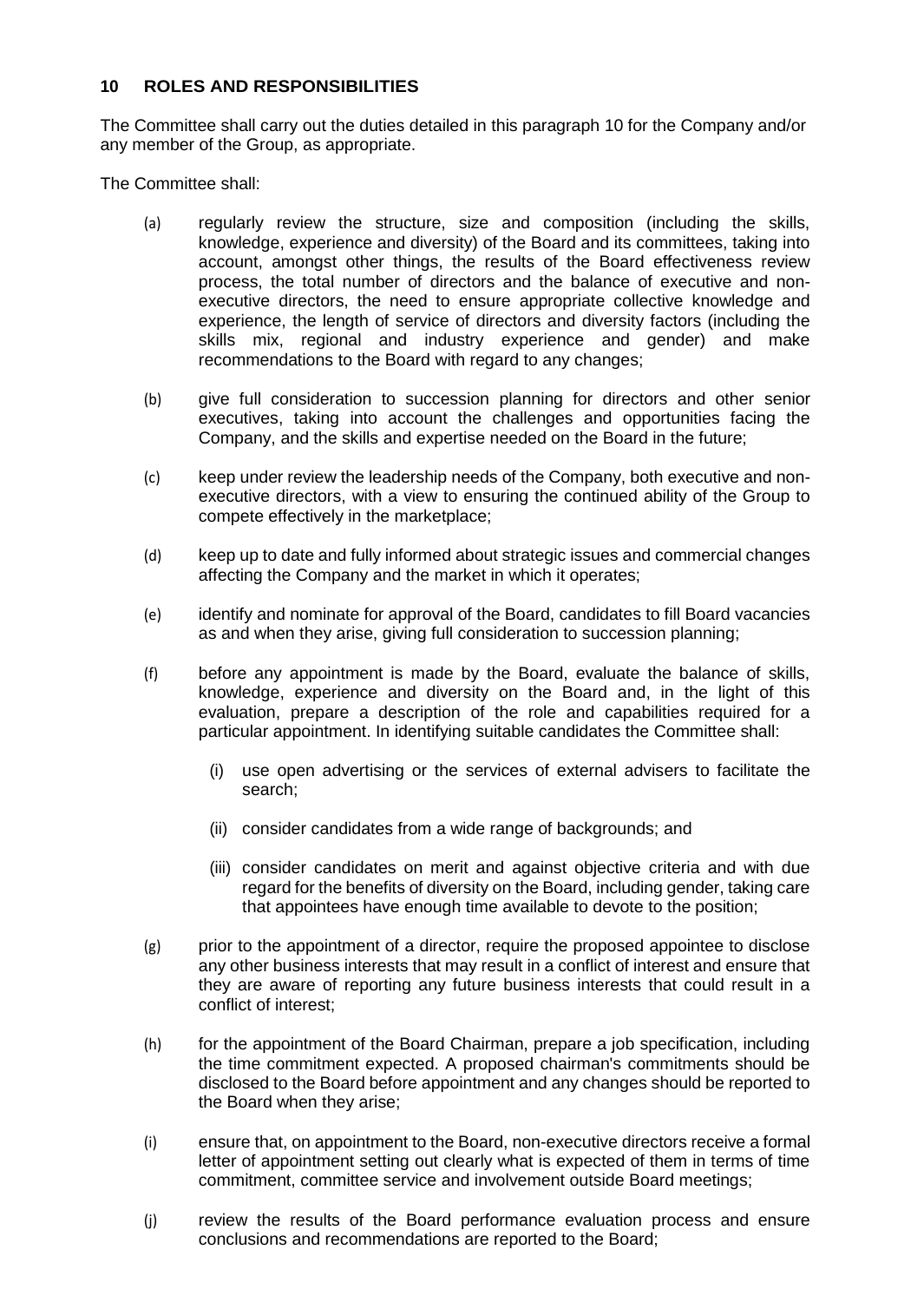- (k) review annually the time required from the non-executive directors. Performance evaluation should be used to assess whether the non-executive directors are spending enough time to fulfil their duties;
- (l) work and liaise with all other Board committees; and
- (m) make recommendations to the Board concerning:
	- (i) formulating plans for succession for both executive and non-executive directors and in particular for the key roles of the Board Chairman and chief executive officer;
	- (ii) suitable candidates for the role of senior independent director;
	- (iii) membership of the audit and risk and remuneration committees of the Board and any other committees of the Board as appropriate, in consultation with the chairman of those committees;
	- (iv) the re-appointment of any non-executive director at the conclusion of their specified term of office having given due regard to their performance and ability to continue to contribute to the Board in the light of the knowledge, skills and experience required;
	- (v) the re-election by shareholders of directors by annual re-election or the retirement by rotation provisions in the Company's articles of association, having due regard to their performance and ability to continue to contribute to the Board in the light of the knowledge, skills and experience required and the need for progressive refreshing of the Board (particularly in relation to directors being re-elected for a term beyond six years);
	- (vi) any matters relating to the continuation in office of any director at any time including the suspension or termination of service of an executive director as an employee of the Company subject to the provisions of the law and their service contract; and
	- (vii) the appointment of any director to executive or other office.

# **11 REPORTING RESPONSIBILITIES**

- 11.1 The Committee Chairman shall report formally to the Board on its proceedings after each meeting on all matters within its duties and responsibilities and shall also formally report to the Board on how it has discharged its responsibilities. This report shall include:
	- (a) any recommendations requiring Board approval and/or action; and
	- (b) any other issues on which the Board has requested the Committee's opinion or the Committee believes should be brought to the attention of the Board.
- 11.2 The Committee shall make whatever recommendations to the Board it deems appropriate on any area within its remit where action or improvement is needed.
- 11.3 The Committee shall compile a report on its activities to be included in the Company's annual report and accounts. The report shall include:
	- (a) the process used to make appointment and explain if external advice or open advertising has not been used. Where an external search agency has been used, it shall be identified and a statement made as to whether it has any connection with the Company; and